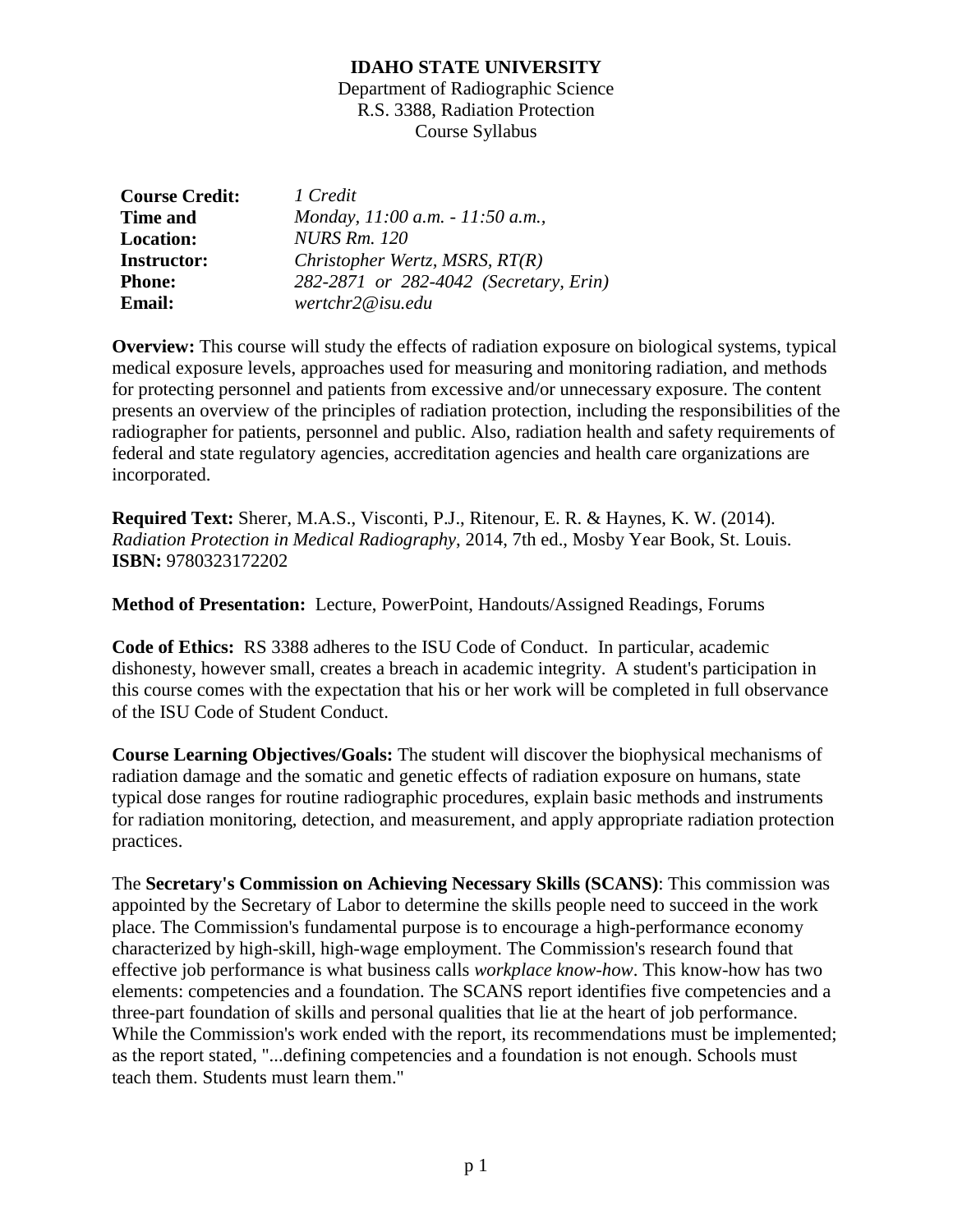Department of Radiographic Science R.S. 3388, Radiation Protection Course Syllabus

http://www.academicinnovations.com/report.html

# **Description of SCANS competencies are as follows:**

| <b>A Three Part Foundation</b> |                                                                         |  |
|--------------------------------|-------------------------------------------------------------------------|--|
| 1. Basic Skills                | reads, writes, performs arithmetic and mathematical operations, listens |  |
|                                | and speaks                                                              |  |
| 2. Thinking Skills             | thinks creatively, makes decisions, solves problems, visualizes, knows  |  |
|                                | how to learn, and reasons                                               |  |
| 3. Personal Qualities          | displays responsibility, self-esteem, sociability, self-management, and |  |
|                                | integrity and honesty                                                   |  |
| <b>The Five Competencies</b>   |                                                                         |  |
| 4. Resources                   | identifies, organizes, plans and allocates resources                    |  |
| 5. Interpersonal               | works with others                                                       |  |
| 6. Information                 | acquires and uses information                                           |  |
| 7. Systems                     | understands complex interrelationships                                  |  |
| 8. Technology                  | works with a variety of technologies                                    |  |

Each of these foundations and competencies are listed after the objective that meet the competency or skill set described above.

## **Course Learning Outcomes:**

| ۰.<br>× |  |
|---------|--|

| Upon completion of this material the student will be able to:                      | <b>SCANS</b> |  |
|------------------------------------------------------------------------------------|--------------|--|
| Provide sound justification and reasoning for good radiation protection measures.  | 1,2,6        |  |
| Identify the differences between somatic and genetic effects of radiation.         | 1,2,6        |  |
| Discuss the concept of effective radiation protection.                             | 1,2          |  |
| Determine the potential biological damage that may occur with exposure to          |              |  |
| ionizing radiation.                                                                |              |  |
| Identify the differences between stochastic and nonstochastic effects of radiation |              |  |
| exposure.                                                                          |              |  |
| Explain the function of the radiation safety committee (RSC) in medical facility   | 1,2          |  |
| and describe the role of the radiation safety officer (RSO) by listing the various |              |  |
| responsibilities he or she must fulfill.                                           |              |  |
| Discuss the importance of documentation, occupational and nonoccupational          | 1,2,4,6      |  |
| dose limits, ALARA concept, comparable risk and negligible individual dose         |              |  |
| (NID) as it relates to a radiation protection program.                             |              |  |

## **Unit II**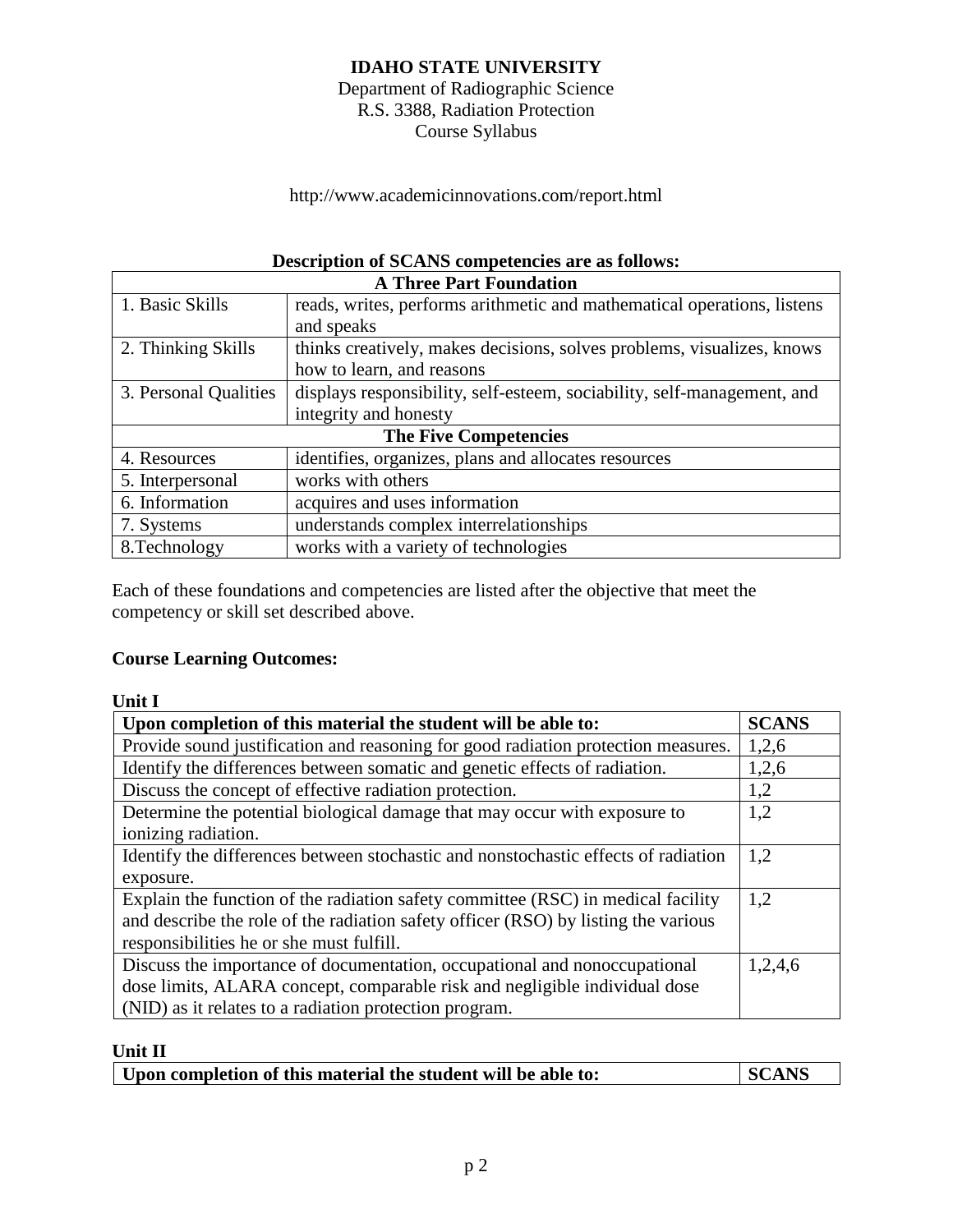### Department of Radiographic Science R.S. 3388, Radiation Protection Course Syllabus

| Define the following terms: Exposure (Coulomb/kilogram and Roentgen),             | 1,2,6   |
|-----------------------------------------------------------------------------------|---------|
| absorbed dose (Gray and Rad), Kerma, Dose equivalent (Sievert and Rem), CT        |         |
| dose index, Multiple scan average dose in CT, Dose length produce (DLP),          |         |
| Radioactivity (Becquerel and Curie).                                              |         |
| Become familiar with the U.S. Nuclear Regulatory Commission (NRC)                 | 1,2,6   |
| Regulations (10 Code of Federal Regulations [CFR]) part 20 Standards for          |         |
| Radiation Protection.                                                             |         |
| List dose quantities as specified by the National Council on Radiation Protection | 1,2,6   |
| and Measurement (NCRP) Guidelines concerning dose quantities (effective dose,     |         |
| collective effective dose, and average effective dose to an individual).          |         |
| Differentiate between radiation detectors (area monitors and personal detectors). | 1,2,4,6 |

## **Unit III**

| Upon completion of this units the student will be able to:                                       | <b>SCANS</b>     |
|--------------------------------------------------------------------------------------------------|------------------|
| Become familiar with the Regulatory/Advisory agencies and regulations and                        | 1,2,4,6          |
| the different types of surveys required to monitor controlled and uncontrolled                   |                  |
| areas.                                                                                           |                  |
| Discuss the following regulatory agencies and their role in radiation safety:                    | 1,2,6            |
| NRC, FDA, EPA, OSHA, and state agencies.                                                         |                  |
| Discuss the following advisory agencies and their role in radiation safety:<br>ICRP, NRCP, BEIR. | 1,2,6            |
| Discuss personnel monitoring from a historical perspective including the                         | 1,2,6            |
| requirements for personnel monitoring and the different types of personnel                       |                  |
| monitors in use (film badge, TLD, OSLD, ring badge, etc).                                        |                  |
| Understand records of accumulated dose by reviewing reports of students in the                   | 1,2,3,4,5,6,7    |
| program and ISU.                                                                                 |                  |
| List the effective dose limits of occupational exposure, nonoccupational                         | 1,2,6,           |
| exposure, critical organ sites and dose limits to the embryo and fetus.                          |                  |
| Determine the responsibilities for radiation protection from the standpoint of                   | 1,2              |
| the radiographer, RSO, and the facility.                                                         |                  |
| List several design applications that can be used to protect humans from                         | 1,2,6            |
| exposure to ionizing radiation in a hospital setting, i.e. materials, barriers, HVL,             |                  |
| controlled and uncontrolled areas, beam limiting devices, exposure control                       |                  |
| devices, on off switches, interlocks, visual/audio monitors, emergency controls,                 |                  |
| etc.                                                                                             |                  |
| Discuss the current NRC recommendations and/or regulations.                                      | 1,2              |
| Discuss the current NCRP recommendations and/or regulations.                                     | $\overline{1,2}$ |
| Determine if there are any state regulations.                                                    | 1,2              |
| Discuss Public Law 97-35 (The Patient Consumer Radiation and Safety Act of                       | 1,2,6            |
| 1981) and the CARE bill.                                                                         |                  |
| Argue the importance in time, distance, and shielding when providing radiation                   | 1,2,4,6          |
| protection to patients and self.                                                                 |                  |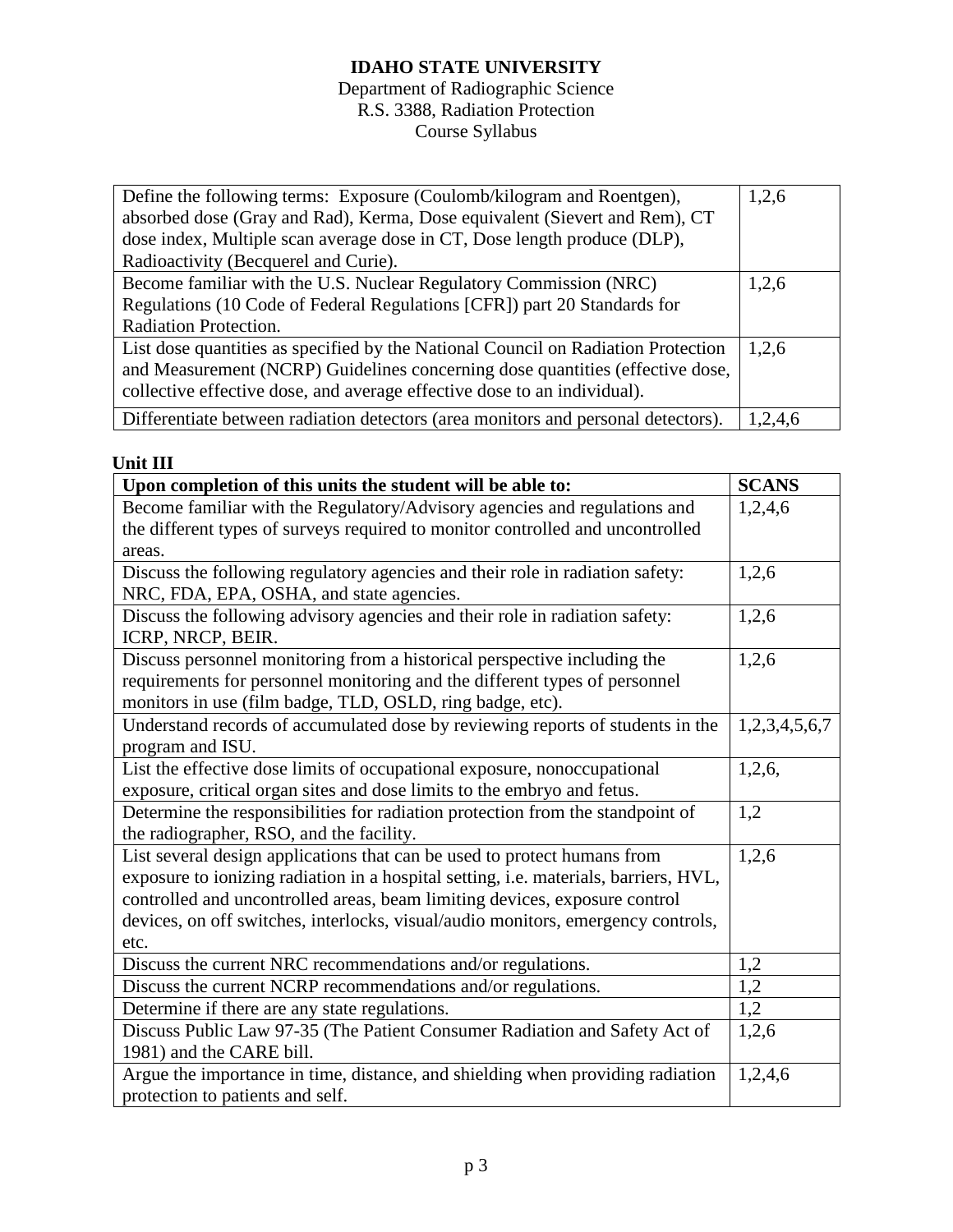Department of Radiographic Science R.S. 3388, Radiation Protection Course Syllabus

List the methods that can be employed to protect the patient from unnecessary exposure, i.e. beam-limiting devices, filtration, shielding, and exposure factors. 1,2,4,6

### **Academic Dishonesty Policy:**

Academic dishonesty (cheating, plagiarism, etc.) will not be tolerated in this class and may result in suspension or dismissal from this course and from the program. Cases will also be referred to the Dean of Students for possible dismissal from the university.

Cheating includes, but is not limited to, (1) use of any unauthorized assistance in taking quizzes, tests, or examinations; (2) dependence upon the aid of sources beyond those authorized by the instructor in writing papers, preparing reports, solving problems, or completing other assignments; or (3) the acquisition of tests or other academic materials belonging to the university faculty or staff without permission.

Plagiarism includes, but is not limited to, the use of, by paraphrase or direct quotation without correct recognition, the published or unpublished works of another person. The use of materials generated by agencies engaged in "selling" term papers is also plagiarism.

Many components RS 3388 are designed to be highly interactive. Students are encouraged to take full advantage of the many resources available including Internet sites, handouts and workbooks, other textbooks and journals, faculty, and peers. This interactive collegial learning environment is conducive for life-long learning.

*When students submit their efforts for grading, they are attesting that they have abided by these rules. Also, all assignments that are submitted are considered final and will be graded as such.*

#### **Classroom Procedure:**

1. **Attendance:** You are expected to attend class regularly. It is your responsibility to maintain a level of attendance which will allow you to derive maximum benefit from the instruction. Excessive absences  $(>10\%)$  will result in a lower course grade if you are borderline between two grades. Conversely, if you have good attendance and are border line between two grades, I will award the higher grade.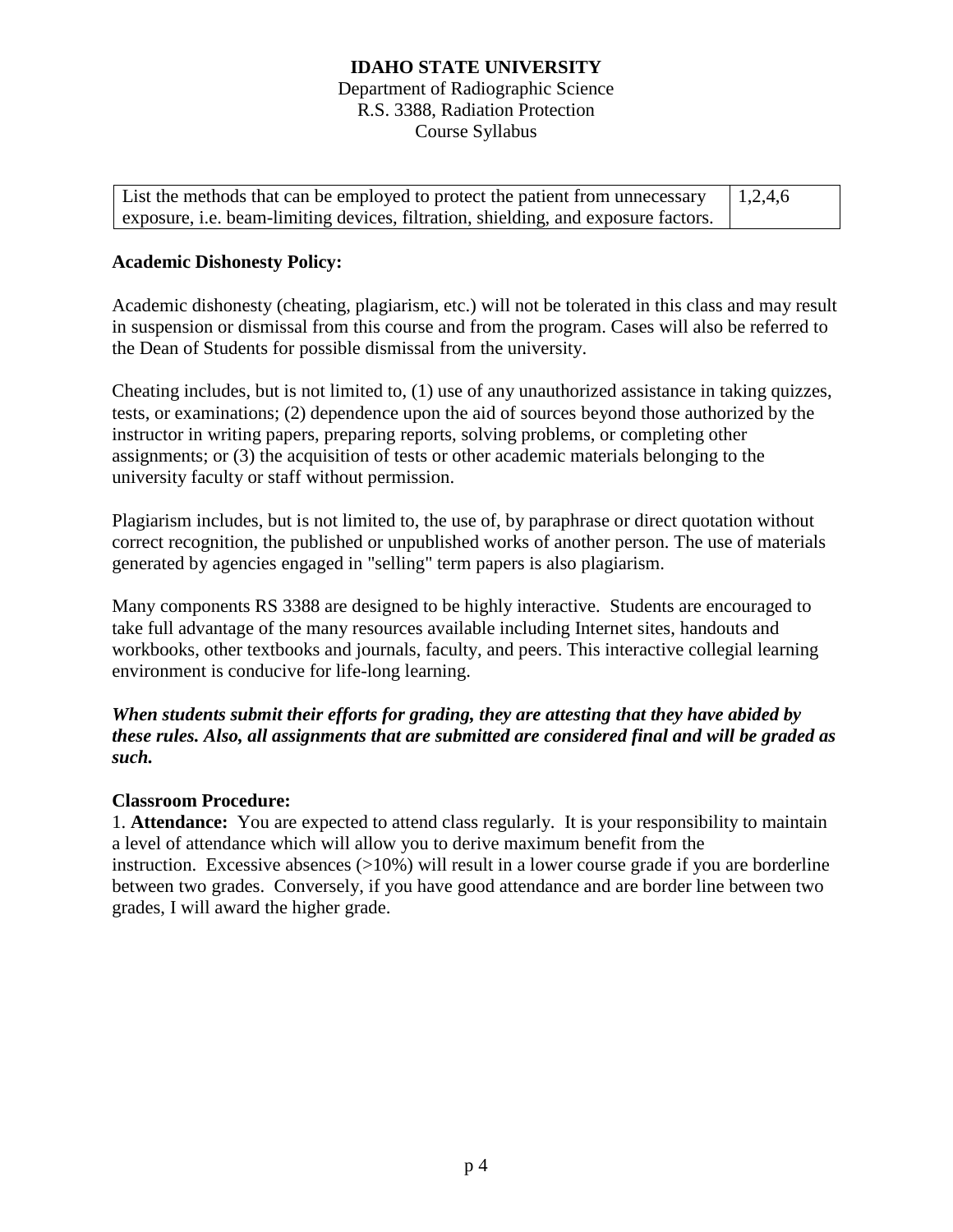#### Department of Radiographic Science R.S. 3388, Radiation Protection Course Syllabus

#### 2. **Grading Procedure:**

| <b>Assessment Method</b>                             | <b>Percentage Value</b> |
|------------------------------------------------------|-------------------------|
| Reading Material/Worksheets/Handouts/Video Quiz/etc. | 10%                     |
| <b>Chapter Quizzes</b>                               | 30%                     |
| Test 1                                               | 15%                     |
| Test 2                                               | 15%                     |
| Final Comprehensive Exam                             | 30%                     |

| $\frac{1}{2}$ and $\frac{1}{2}$ while $\frac{1}{2}$ is the set as $\frac{1}{2}$ |         |           |            |
|---------------------------------------------------------------------------------|---------|-----------|------------|
| $+\angle$ - System                                                              |         |           |            |
| 93-100%                                                                         |         | 73-76%    | €          |
| 90-92%                                                                          | A-      | 70-72%    | $C_{\tau}$ |
| 87-89%                                                                          | $B+$    | 67-69%    | $D+$       |
| 83-86%                                                                          | В       | 63-66%    |            |
| 80-82%                                                                          | B-      | 60-62%    | D-         |
| 77-79%                                                                          | $C_{+}$ | 59% Below | F          |

#### **This grading Scale will be used:**

*Note: A grade of C or better is required in this course in order to receive a degree from the Department of Radiographic Science.*

The minimum requirements to earn a passing grade are successful completion of all tests (70% minimum). Tests and Quizzes will be a combination of either written or computer based. Tests will be scheduled to be taken in a computer lab on campus. The lab in the nursing building on the ground floor is the lab I try to schedule for tests; however, the Turner Lab is close to our classroom, and is the one I will try to schedule if the nursing building lab is not available. It is the student's responsibility to know when and where tests are scheduled. Dates are posted in the Web Course Calendar and reminders will be given in class. Students may use their own wireless laptops if they have one if tests are given in class; otherwise, students are required to use a lab computer when testing.

3. **Computer Account:** All students are required to have an ISU student computer account. There is a fee required for this account. Obtain the account at the Computer Center, which is located in the basement of the College of Business Building or in the Rendezvous Lab.

4. **Make-up:** If you are unable to sit for an examination, you may request a make-up exam. However, please text, email, or call me prior to the exam if you are not able to sit for an exam. There will be an automatic 11% drop in the test grade if prior notification is not given and is not accepted by me before the set exam time. Additionally, the highest grade you can receive for a make-up exam is 89% (if you did not notify me prior to the exam). If you have a valid excuse, there will be no automatic grade drop; you will receive the grade that you earn on the make-up exam. The validity of an excuse will be evaluated on a case by case basis.